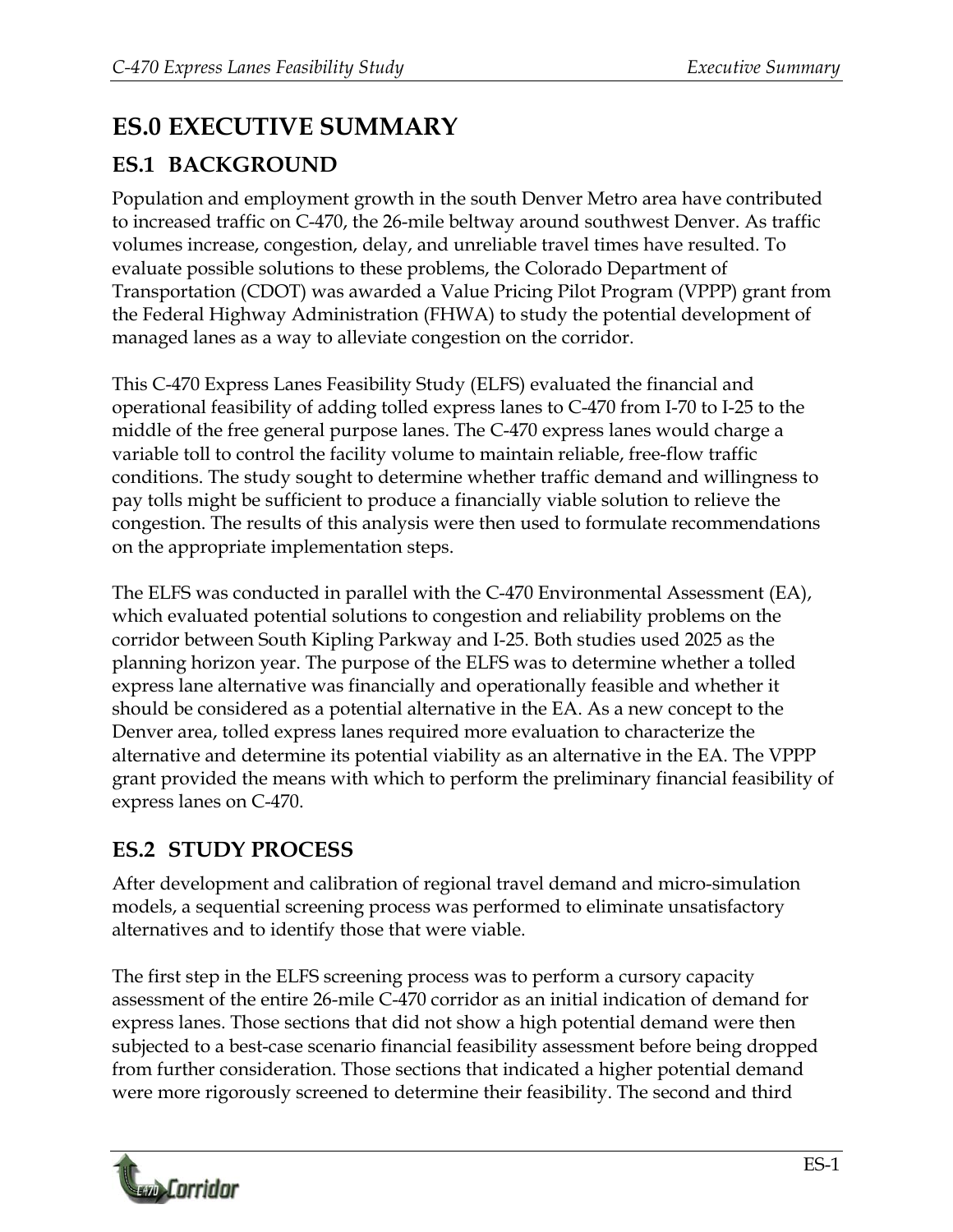levels of screening evaluated and narrowed down potential access locations. The final step in the process was to identify final access locations and types. After the screening process, the preferred alternative express lane configuration was thoroughly evaluated to optimize T&R and to assess its financial feasibility.

Conceptual design was performed on the preferred alternative, producing horizontal and vertical geometry to be used for the micro-simulation and to develop project cost estimates.

Based on the traffic, revenue, and costs produced, a present value analysis of projected revenue over a 40-year bond retirement period was performed to establish a measure of financial feasibility for the preferred alternative.

The study also investigated potential implementation plans and phasing schemes for the recommended alternative.

## **ES. 3 SCREENING ANALYSIS**

The first level of screening sought to determine which corridor segments would be over capacity in 2025 and therefore would have a demand for express lanes. The segment between Kipling Parkway and I-70 (western segment) showed lower volumes and fewer segments that exceeded capacity; this is because the western segment consists of six lanes from Morrison Road to I-70, and thus can handle the majority of the demand placed on it. The segment between Morrison Road and Bowles Avenue did exhibit demand that exceeded capacity; however, this segment is situated in the center of the corridor and thus presents difficulty in implementing a continuous toll facility. As a result, it was initially determined that the western segment had limited potential for tolling. Upon verifying this initial finding with a cursory revenue analysis, it was determined that the western segment was not feasible in the timeframe of the study's planning horizon, and it was eliminated from further consideration. This conclusion was based on land use and traffic growth assumptions from the adopted 2025 Denver Regional Council of Governments (DRCOG) travel model, and the existing laneage. This approach is a conservative assessment of the financial viability of the western segment; other assumptions, if adequately verified, such as increasing the traffic growth rate or hypothetically changing the existing capacity, could improve the viability of implementing tolls in this segment.

The segment between Kipling Parkway and I-25 (eastern segment) showed the highest volumes and number of segments over capacity, and thus the most potential for express lane usage. This eastern segment was then advanced through the screening process to define and evaluate its feasibility. The second and third levels of screening sought to determine potential access locations for this eastern segment.

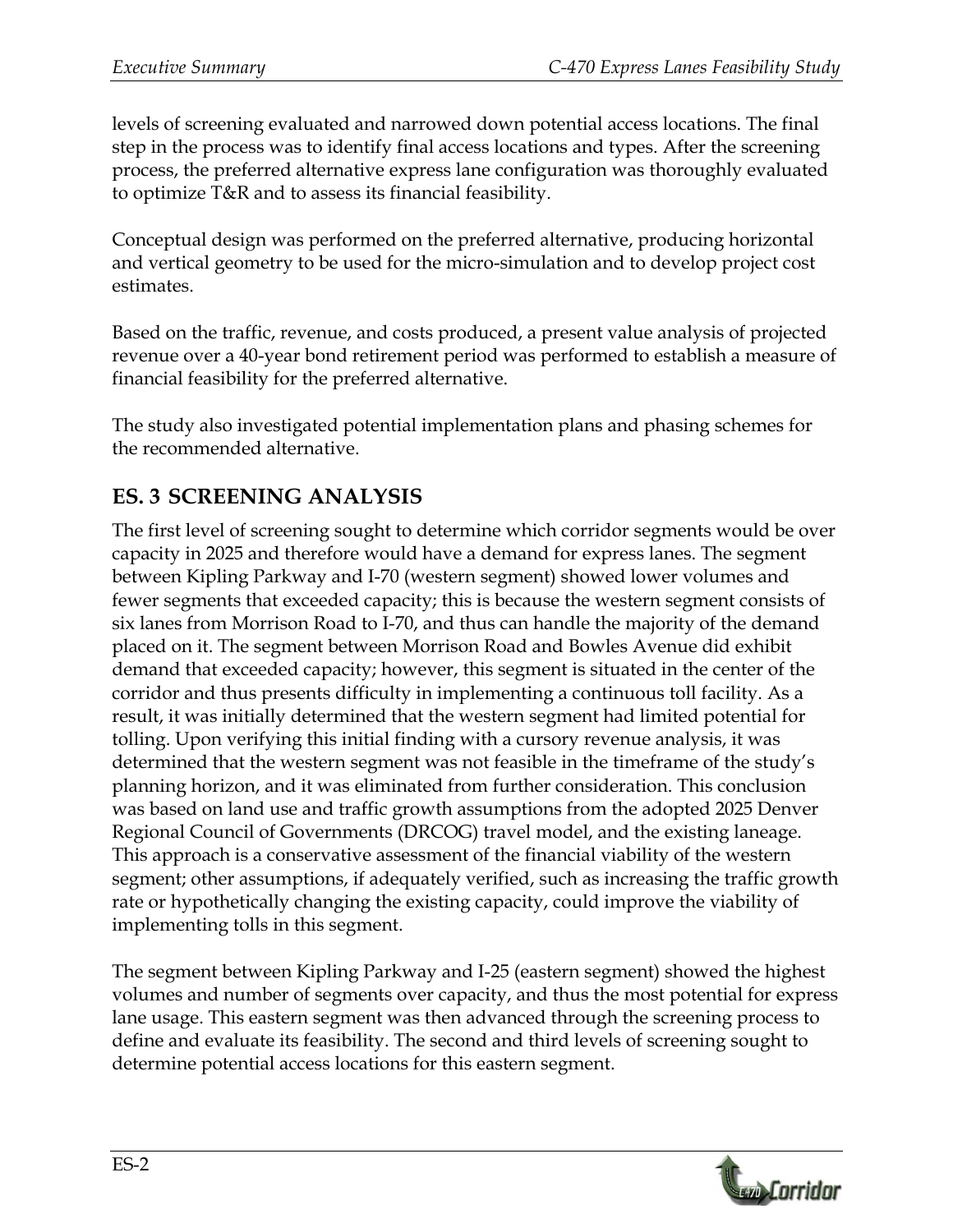Based on interchange locations that showed the highest projected volumes and therefore the highest demand for express lanes, the potential access locations were narrowed to Wadsworth Boulevard, Santa Fe Drive, the University Boulevard/Broadway/Lucent Boulevard area, Colorado Boulevard, Quebec Street, and Yosemite Street/I-25.

The fourth and final level of screening involved a detailed analysis of access locations, operations, and design considerations. At this level, an accurate determination of express lane use was conducted using the MINUTP and AIMSUN travel demand and micro-simulation models. The analysis determined the final access locations to be Wadsworth Boulevard, Broadway/Lucent Boulevard, Colorado Boulevard to and from the east, Quebec Street to and from the west, and Yosemite Street/I-25.

After the screening process, the final express lane configuration was refined to optimize traffic operations and revenue projections. This refinement sought to produce the alternative with the highest financial feasibility and best overall operations. The final alternative, shown in Figure ES.1, proposes a 12.5-mile, four-lane, barrier-separated express lane facility constructed inside the general purpose lane facility from Kipling Parkway to I-25, with the following access points: western terminus at Kipling Parkway, access at Wadsworth Boulevard, Lucent Boulevard/Broadway, Broadway/University Boulevard, Quebec Street, Yosemite Street, and the eastern terminus at I-25.